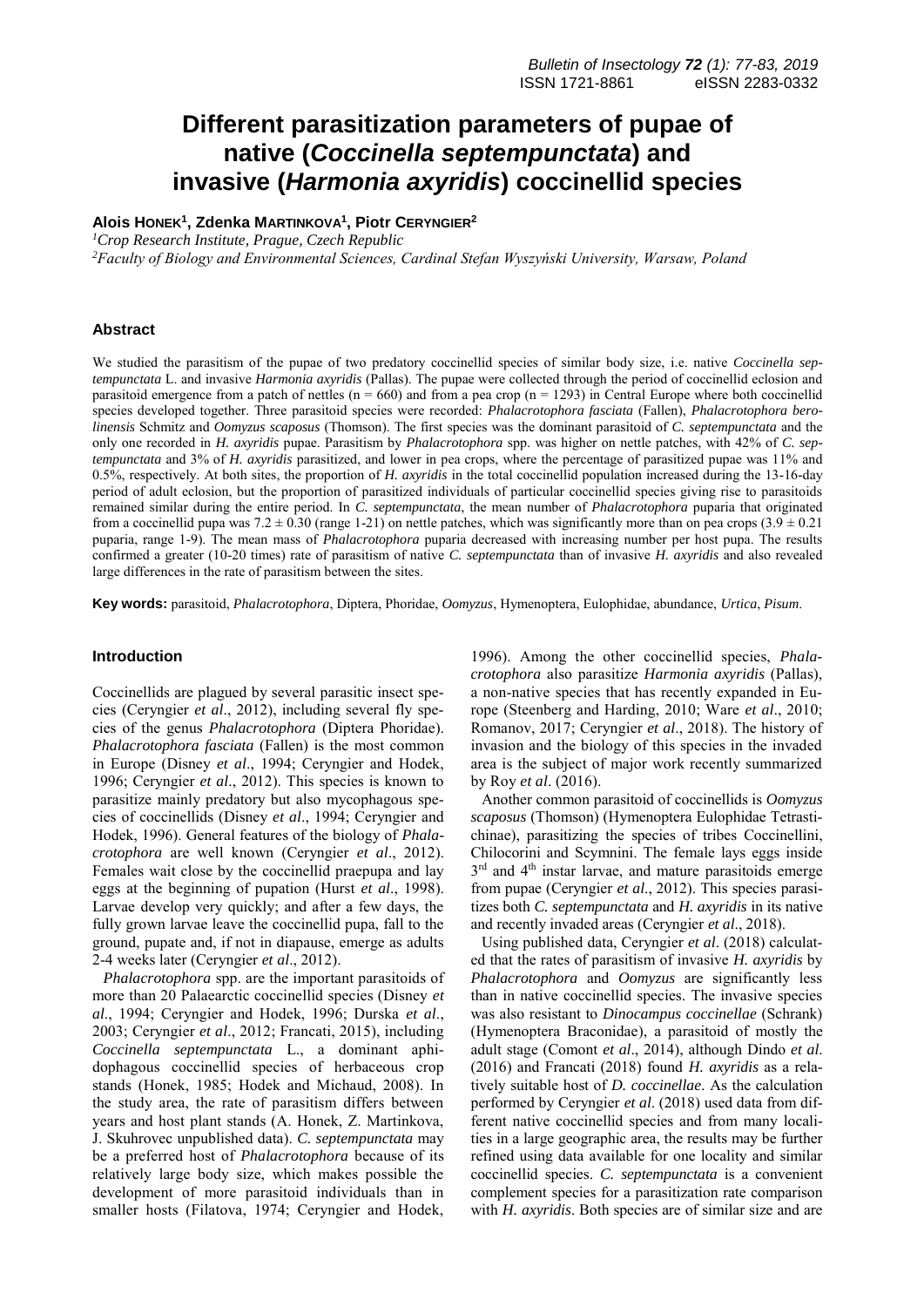now dominant in Central European coccinellid fauna. Both species prefer different habitats, trees in the case of *H. axyridis* (Honek *et al*., 2015) and crops in the case of *C. septempunctata* (Honek and Rejmanek, 1982; Honek, 1985), which presents a difficulty. This differentiation of habitat preference is typical of adults and is highly expressed in larvae. The only sites where both species converge during pre-adult development are low-growing vegetation stands very abundantly populated by aphids (Lundgren *et al*., 2004; Kandel *et al*., 2015; Hesler, 2014). In stands of wild herbs, excessive aphid incidence may develop, e.g., on nettles (*Urtica dioica* L.) populated by *Microlophium carnosum* Buckton (Homoptera Aphididae) or on scentless mayweed -*Tripleurospermum inodorum* (L.) Schultz-Bip.- populated by *Macrosiphoniella tapuskae* (Hottes et Frison) (Homoptera Aphididae). In crops, high population densities may develop, e.g., on Fabaceae, such as peas and beans, populated by *Acyrthosiphon pisum* Harris (Homoptera Aphididae). However, excessive aphid populations on crops are rarely tolerated by farmers, except in organic farming. An alignment of several favourable circumstances is thus necessary to observe the parallel development of *C. septempunctata* and *H. axyridis* pre-adult populations: finding stands of convenient host plants with abundant aphid populations and the presence of abundant parasitoid populations, timely detection of the site when the pupation of coccinellid populations start, and the personal conditions of the researcher to allow continued observation until the end of the presence of coccinellid immatures. This alignment of natural and personal circumstances manifested in June 2018, a very warm year typical of high aphid and natural enemy abundance. This paper describes quantitative and temporal aspects of coccinellid and parasitoid frequency at two sites colonized by abundant aphid and coccinellid populations and using data systematically collected throughout the entire period of coccinellid and parasitoid maturation. The tested hypotheses predicted that (i) the frequency of parasitism by *Phalacrotophora* spp. and *Oomyzus* spp. will be greater in native *C. septempunctata* than in invasive *H. axyridis*, and (ii) differences in the frequency of parasitism between sites will persist through the period of coccinellid and parasitoid maturation. Hypothesis (i) should corroborate earlier results (Ceryngier *et al.*, 2018). Hypothesis (ii) should test importance of local variation in parasitoid abundance.

# **Materials and methods**

## Sampling sites

Coccinellid pupae were collected in June 2018 at two sites at Prague Ruzyne. Site 1 (centred at 50.089N 14.260E, area 250 m<sup>2</sup> ) was comprised of *U. dioica* (nettles, populated by *M. carnosum*) interspersed with *Artemisia vulgaris* L., *Ballota nigra* L., *Cirsium arvense* (L.) Scop., *Dactylis glomerata* L. and *Leonurus cardiaca* L. The small ruderal patch of site 1 was bordered by a large crop of winter wheat on one side and a grassy area of the Prague airport on the other side. Site 2 (centred at 50.082N 14.306E, area 20,000 m<sup>2</sup>) was an organ-

ic farm crop of *Pisum sativum* L. (pea, populated by *A. pisum*) containing weeds of *C. arvense* and *Avena fatua* L. The field of site 2 was bordered by a mixture of small fields sown with barley, oats, buckwheat and sugar beet, a mixed tree stand along a small stream, and an urban area with small houses and gardens. At site 1, sampling started from June 4, at the beginning of coccinellid pupation, and continued until June 15, when pupation ceased. At site 2, the date of the start of pupation was unknown. Sampling started on June 14 and terminated on June 25 when coccinellid pupation ceased. Intraguild predation by coccinellid larvae and Heteroptera was recorded when observed during sampling sessions.

## Detecting parasitism

At both sites, pupae of *C. septempunctata* and *H. axyridis* were sampled at two- to three-day intervals. During each sampling session at site 1, the entire area was carefully searched, and all pupae were collected. At site 2, the pupae were collected along a 50 to 200 m long transect randomly placed across the field. Pupae of both coccinellid species were sampled, giving scrupulous care to sample unselectively and not bias the natural species ratio. The pupae were placed individually in glass tubes (5 cm long, 1 cm diameter) plugged by a piece of cotton and placed in the laboratory at  $23 \pm 1$  °C and natural photoperiod. Because the mean temperature over the sampling period in the field  $(20.6 \pm 0.36 \degree C)$ was similar to the laboratory temperature, we assumed that the date of eclosion of coccinellids and parasitoids in the laboratory was the same as in the field. Therefore, regardless of the date of sampling, coccinellid adults and parasitoids were grouped according to the date when they eclosed in the laboratory. The number and cumulative fresh mass of *Phalacrotophora* puparia emerging from particular coccinellid pupae was determined within 24 h after pupation with  $10^{-5}$  g precision. and the mean mass of the puparium was calculated. After eclosion of the last coccinellid adult and emergence of the last *Phalacrotophora* larvae, the remaining coccinellid pupae were preserved for 15 days, during which *Oomyzus* emergence was recorded, and the coccinellid was then considered dead. The dead coccinellid pupae were dissected to establish uneclosed parasitoids. Adults of *Phalacrotophora* were identified to species using keys by Disney and Beuk (1997), Durska *et al.* (2003) and Lengyel (2009).

#### Data evaluation

The number of coccinellid pupae from which eclosed coccinellid adults (NA) emerged and the number of coccinellid pupae from which *P. fasciata* parasitoids emerged (NP) were recorded daily. The percentage of parasitism (PP) by *Phalacrotophora* on particular dates was calculated as  $PP = NP / (NP + NA) \times 100$ . The temporal trend in the percentage of *Phalacrotophora* parasitism was approximated using linear regression PP  $=$  a + bD, where PP was the percentage of parasitism by *Phalacrotophora* (angular transformation) and D was the day of emergence. Using data from site 1, we further calculated linear regression  $M = a + bN$ , where M was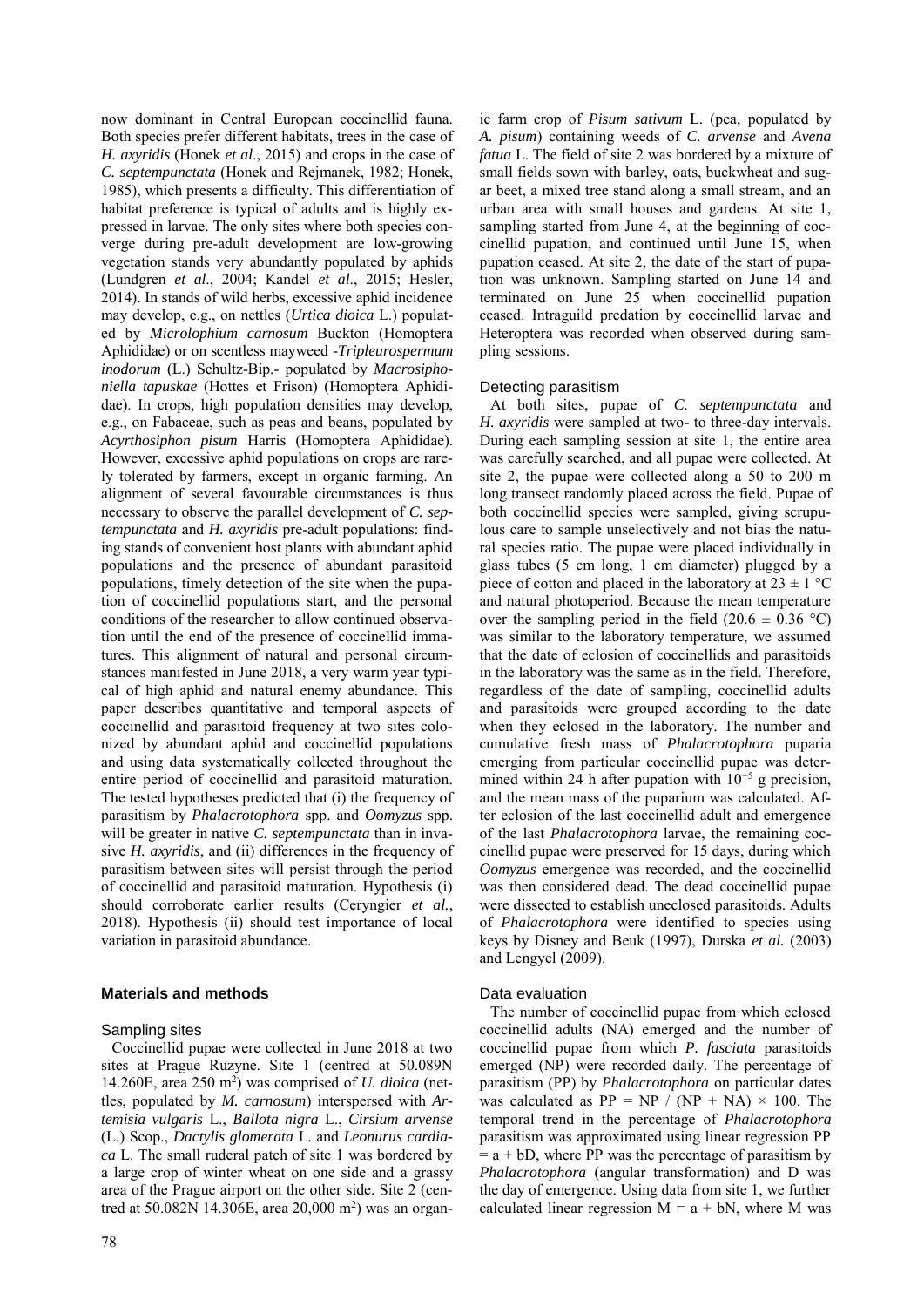the average fresh mass of parasitoid puparium and N was the number of puparia emerged per coccinellid pupa. The differences in puparium size (M) at sites 1 and 2 were tested using the Mann-Whitney test. All calculations were performed using SigmaStat 3.5 (Systat Software, 2006).

# **Results**

Three species of parasitoids were identified in the parasitization of the collected coccinellid pupae: the flies, *P. fasciata* and *Phalacrotophora berolinensis* Schmitz, and the wasp, *O. scaposus* (table 1). The former species was the only parasitoid recorded in *H. axyridis* and very clearly dominant among the parasitoids of *C. septempunctata*. *P. berolinensis* and *O. scaposus* emerged only from *C. septempunctata* pupae.

Despite differences in the host plants and aphid prey, the trends in distribution and abundance of eclosed coccinellid adults and *P. fasciata* parasitism were similar at both sites. The parasitism of *Phalacrotophora* and mortality of pupae due to parasitism of *O. scaposus* and other causes were higher in *C. septempunctata* than in *H. axyridis* (table 2) and higher at site 1 (nettle patch) than at site 2 (pea crop) (table 2). The temporal trends in the eclosion of adult coccinellid species were similar at both sites. *C. septempunctata* eclosed earlier than *H. axyridis* at site 1 (figure 1A) as well as at site 2 (figure 2A). In contrast, the frequency of *Phalacrotophora* emergence had no temporal trend either at site 1 (figure 1B) (C*. septempunctata*: a = 2.156, b = −0.0765,  $R^2 = 0.2432$ ,  $F_{1,10} = 2.289$ ,  $P = 0.123$ ; *H. axyridis*:  $a = 0.470$ ,  $b = -0.0136$ ,  $R^2 = 0.0329$ ,  $F_{1,10} = 0.306$ , P = 0.593) or at site 2 (figure 2B) (*C. septempunctata*:  $a = 0.770$ ,  $b = -0.00798$ ,  $R^2 = 0.0117$ ,  $F_{1,13} = 0.142$ , P = 0.712; *H. axyridis*: a = 0.144, b = 0.00405,  $R^2 = 0.0152$ ,  $F_{1,13} = 0.185$ ,  $P = 0.675$ ). The numbers of *P. fasciata* puparia established per parasitized pupa of

*C. septempunctata* (figure 3) were significantly greater at site 1 (7.2  $\pm$  0.30, median 6) than at site 2 (3.9  $\pm$  0.21, median 4) ( $P_{Mann-Whitney}$  < 0.001, U = 9533.500). The average mass of *P. fasciata* puparia decreased with an increased number of puparia per *C. septempunctata* pupa  $(a = 1.550, b = -0.0528, R^2 = 0.484, F_{1,142} = 132.5,$  $P < 0.001$ ) (figure 4).

# **Discussion**

#### Asynchrony in coccinellid species eclosion

The data showed both unexpected and predicted trends. Earlier eclosion of *C. septempunctata* than *H. axyridis* adults was established at both the sites. Identical differences were observed in the native area of the invasive species (Hironori and Katsuhiro, 1997) as well as in area recently invaded by *H. axyridis* (Jansen and Hautier, 2008). The first possible explanation of this asynchrony is a difference in the development time of both species caused by different thermal requirements for their development. According to published information, the requirements for development in both species are similar. A lower development threshold (LDT) between 10.2-13.7 °C and a sum of effective temperatures (SET) between 191-297 degree days were established for *C. septempunctata* (Hodek, 1958; Obrycki and Tauber, 1981; Butler, 1982; Katsarou *et al*., 2005) and an LDT of 10.4-11.2 °C and an SET of 232-279 degree days were established for *H. axyridis* (Schanderl *et al*., 1985; LaMana and Miller, 1998; Stathas *et al*., 2010). Using these published data, we calculated the expected length of pre-imaginal development at 23 °C (a temperature close to natural and laboratory conditions at the time of experiment) to be  $20.2 \pm 1.09$  days in *C. septempunctata* and  $20.8 \pm 0.99$  days in *H. axyridis.* Thus, it is unlikely that the difference in eclosion time was caused by differences in pre-imaginal development time. Another cause may be differences in the terms of

**Table 1.** Species composition of parasitoids that emerged from *C. septempunctata* and *H. axyridis* pupae collected at two sites. *P. f* - *Phalacrotophora fasciata*, *P. b* - *P. berolinensis*, *P.* sp. - undetermined *Phalacrotophora* (adults did not emerge from puparia), *O. s* - *Oomyzus scaposus*, *O. s* + *P. f* - multiparasitism by *O. scaposus* and *P. fasciata*.

| Host              | Hostplant      |           |           |        |          |         |               |
|-------------------|----------------|-----------|-----------|--------|----------|---------|---------------|
|                   |                | collected | D         | P. b   | $P.$ sp. | O. s    | O. $s + P. f$ |
| C. septempunctata | <b>Nettles</b> | 375       | 142(37.9) | 1(0.3) | 4(1,1)   | 10(2.7) |               |
|                   | Peas           | 867       | 51 (5.9)  | (0.3)  | 38 (4.4) | 2(0.2)  | (0.1)         |
| H. axyridis       | <b>Nettles</b> | 310       | 5(1.6)    |        | 4(1.3)   |         |               |
|                   | Peas           | 426       | (0.2)     |        | (0.2)    |         |               |

**Table 2.** Total number of pupae collected (Total), number of pupae eclosed to adults (Eclosed), number of pupae from which parasitoids (*Phalacrotophora* and *Oomyzus*) emerged (Parasitized) and number of pupae dead for other (unknown) reasons (Other) in samples of *C. septempunctata* and *H. axyridis* collected at two sites.

|                  |       | C. septempunctata |             |           |       | H. axyridis |             |         |  |
|------------------|-------|-------------------|-------------|-----------|-------|-------------|-------------|---------|--|
| Site - Hostplant | N     | N(%               | N(% )       | N(%)      | N     | N(%         | N(%         | $N(\%)$ |  |
|                  | Total | Eclosed           | Parasitized | Other     | Total | Eclosed     | Parasitized | Other   |  |
| Site 1 - Nettles | 375   | 178(47.5)         | 157 (41.9)  | 40(10.7)  | 310   | 285 (91.9)  | 9(2.9)      | 16(5.2) |  |
| Site 2 - Peas    | 867   | 684 (78.9)        | 92(10.6)    | 91 (10.5) | 426   | 404 (94.8)  | 2(0.5)      | 20(4.7) |  |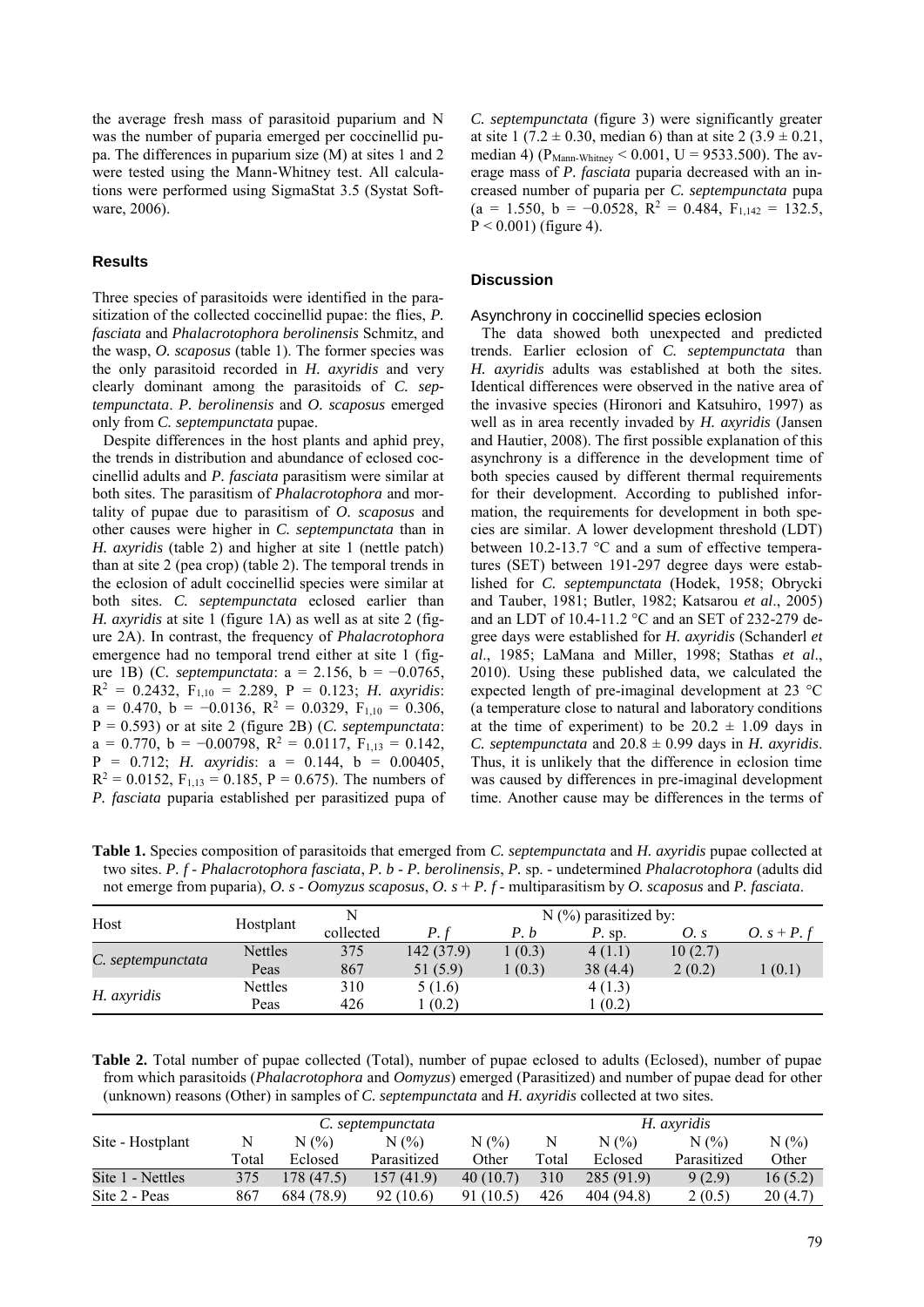

**Figure 1.** Coccinellid adult eclosion and *P. fasciata* emergence on nettle patches (site 1). **A)** percentage of *C. septempunctata* and *H. axyridis* adult eclosion on successive days of June 2018. Figures above bars: total number of adults of both species eclosed on a particular day. **B)** percentage of *P. fasciata* parasitism of pupae of *C. septempunctata* and *H. axyridis* on successive days in June 2018. Figures above marks: cumulative number of *C. septempunctata* (bold) and *H. axyridis* (italics) pupae from which either coccinellid adults or *P. fasciata* parasitoids emerged on particular days.



**Figure 3.** Percentage of the total number of parasitized pupae of *C. septempunctata* parasitized by particular numbers of *P. fasciata* individuals on a patch of nettles and in a pea crop.

settling and/or the start of reproduction in the both species. Aphid densities necessary for settling *C. septempunctata* at crop stands (10 aphids per m<sup>2</sup> of field area) and starting ovariole maturation (1 aphid per 200- 400 cm<sup>2</sup> of host plant leaf area) are low (Honek, 1980). Unfortunately, we do not know the corresponding in-



**Figure 2.** Adult coccinellid and *P. fasciata* eclosion on pea crop (site 2). **A)** percentage of *C. septempunctata* and *H. axyridis* eclosed to adults on successive days of June 2018. Figures above bars: total number of adults of both species eclosed on a particular day. **B)** percentage of *P. fasciata* parasitism of pupae of *C. septempunctata* and *H. axyridis* on successive days in June 2018. Figures above marks: cumulative number of *C. septempunctata* (bold) and *H. axyridis* (italics) pupae from which either coccinellid adults or *P. fasciata* parasitoids emerged on particular days.



**Figure 4.** The mean live mass of one *P. fasciata* puparium is related to the number of *P. fasciata* puparia per *C. septempunctata* pupa. Data from a patch of nettles  $(site 1)$ .

formation for *H. axyridis*; however, it is very likely that the aphid abundance necessary for attracting *H. axyridis* populations to herbaceous stands is greater. This is because the preferred habitat of *H. axyridis* are trees (Vandereycken *et al*., 2012); the population may be lured to low growing stands only if aphid densities are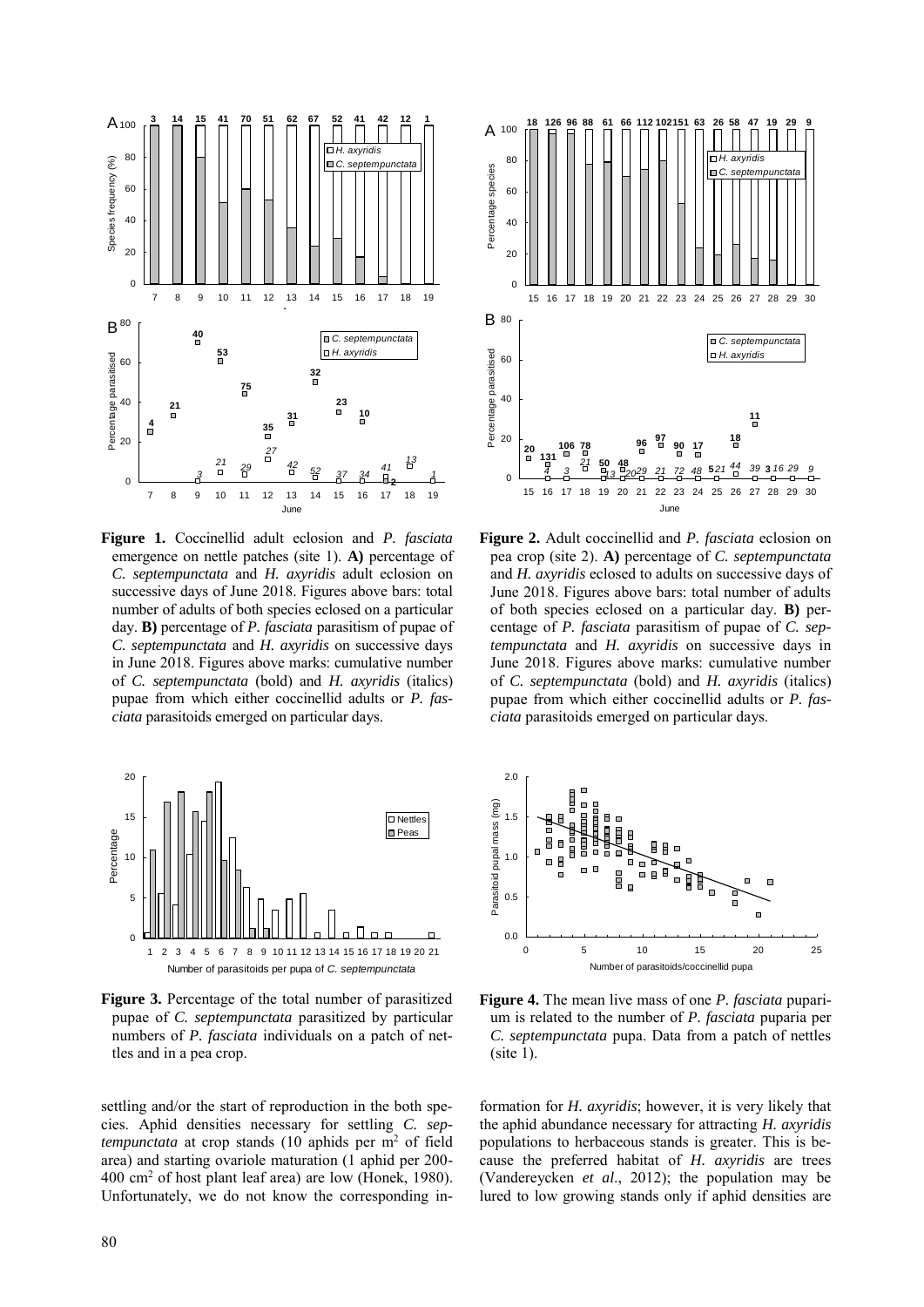high (Nault and Kennedy, 2003; Lundgren *et al*., 2004). Additionally, Hironori and Katsuhiro (1997) observed that the oviposition period of *C. septempunctata* started earlier and was shorter than that of *H. axyridis*. The difference in requirements for settling at a habitat and starting oviposition may contribute to asynchrony in the timing of development of both species.

## Host-specific differences in pupal mortality

In accordance with hypothesis (i), the parasitism rates were higher in *C. septempunctata* than *H. axyridis*. The difference (10-20 times higher) in the percentage of parasitized pupae between both species in our study was greater than the difference calculated from published data of many coccinellid species collected in a large geographic area (Ceryngier *et al*., 2018). The standardized conditions of our observation (using data from similarly sized coccinellid species collected simultaneously from the same site) likely contributed to estimating the real difference in parasitism of both coccinellid species. Interestingly, the proportion of unparasitized pupae that remained uneclosed was greater in *C. septempunctata* than in *H. axyridis*. One of the possible factors of pupal mortality may be predation (Devee *et al*., 2018). Predation by *Deraeocoris ruber* (L.) (Heteroptera Miridae) was observed several times during sampling sessions at site 1. Damage by sucking predators, uneasy to detect at sampling, may increase the number of dead pupae. Intraguild predation of coccinellid larvae on pupae was also observed but did not substantially contribute to the number of uneclosed pupae because pupae with visible external damage were excluded from the experiment. During sampling sessions at site 1, *H. axyridis* larvae were observed eating *C. septempunctata* pupae in 17 cases, while an *H. axyridis* larva eating a conspecific pupa was observed only once. A *C. septempunctata* larva eating a conspecific pupa was observed in one case, while larvae eating *H. axyridis* pupae were never observed. Further possible factors of pupal mortality (Ceryngier *et al*., 2012) were not established.

## Host-specific differences in parasitism

Most important among the recorded species of parasitoids was *P. fasciata*, with only few hosts found to be parasitized by *P. berolinensis* or *O. scaposus*. However, *Phalacrotophora* puparia obtained from some coccinellids (especially from site 2) did not give rise to adult flies, and their species identity was not determined. It cannot be excluded that those unhatched puparia contained dead or diapausing individuals of species other than *P. fasciata*. Durska *et al*. (2003) found that *Phalacrotophora beuki* Disney, a parasitoid of *Anatis ocellata* (L.), did not generally emerge from puparia under laboratory conditions.

The differences in the parasitism and mortality of *C. septempunctata* and *H. axyridis* pupae may indicate a low ability in host location and a low host acceptance and/or low nutritional suitability of the latter species for parasitoids as demonstrated by Firlej *et al*. (2007) and Comont *et al*. (2014) for a braconid, *D. coccinellae*. Effects of *H. axyridis* mechanical, e.g. larval spines (Hautier *et al*., 2017), behavioural (Firlej *et al.*, 2010), chem-

ical (Sloggett *et al*., 2011) or microbial (Vilcinskas *et al*., 2013) protection against the natural enemies may also play a part. Anyway in Italy it was found that the acceptance and suitability of *H. axyridis* adults as host for *D. coccinellae* in comparison with the native *A. bipunctata*, which shares the same ecological niche, was higher than in *A. bipunctata* (Dindo *et al*., 2016). Hence *D. coccinellae* may play a marginal role in controlling the populations of *H. axyridis*, without representing a threat to *A. bipunctata* (Dindo *et al*., 2016). The effectiveness of defensive mechanisms against *Phalacrotophora* or *Oomyzus* have not yet been investigated. Species-specific selection of pupation sites observed during sampling sessions at both sites might also play a role in the varying rate of parasitism. At both sites, the pupae were often found on plant species other than host plant of the aphid population, more frequently in *H. axyridis* than *C. septempunctata*. Pupation on *C. arvense* and *A. fatua* leaves was particularly frequent at the pea stand (site 2). This difference only became conspicuous at the end of the pupation period and therefore was not strictly recorded during all sampling sessions. The selection of detached pupation sites may decrease the rate of predation or parasitism. Such a phenomenon was recorded by Osawa (1992) in *H. axyridis* within its native range (Kyoto, Japan), where coccinellid pupae found on host plants were significantly more often cannibalized and parasitized by *Phalacrotophora* sp. than those located outside of the host plants.

## Local differences in parasitism

In accordance with hypothesis (ii), the rates of parasitism differed at both sites. This was likely influenced by different ratios of available coccinellid pupae to populations of *Phalacrotophora,* and the difference thus may have two concurrent causes: a greater density of *Phalacrotophora* and a smaller abundance of coccinellid pupae at site 1 than at site 2. The density of *Phalacrotophora* (number of individuals per unit of area) at both sites was not established. However, it is likely that it was greater at site 1 (a small patch of nettles hosting aphids and surrounded by a large aphid-free area) than at site 2 (a pea crop approximately 80-times larger than the nettle patch), where the parasitoid population may be diluted over a larger area. In contrast, the supply of coccinellid pupae might be less at site 1 than at site 2. With admission of ca. 50% sampling success of the collector (A. Honek), there were in total ca. 2000 pupae per nettle patch (site 1), i.e., approximately 8 pupae of both species per  $m<sup>2</sup>$ . In pea crop (site 2), orientation counting at twenty randomly placed  $1 \text{ m}^2$  plots indicated a population density of  $\sim$ 25 pupae of both species per m<sup>2</sup>. Thus, a  $20,000$  m<sup>2</sup> plot might contain half a million pupae available to parasitism. This abundance might contribute to decreasing the parasitoid pressure. The local conditions, abundance of parasitoids and abundance of coccinellid pupae might all influence parasitism rates and parasitism intensity. Proportions of parasitized pupae as well as numbers of *Phalacrotophora* puparia per a parasitized pupa were less at site 2 than at site 1. Higher average numbers of *Phalacrotophora* puparia in *C. septempunctata* pupae collected at site 1 compared to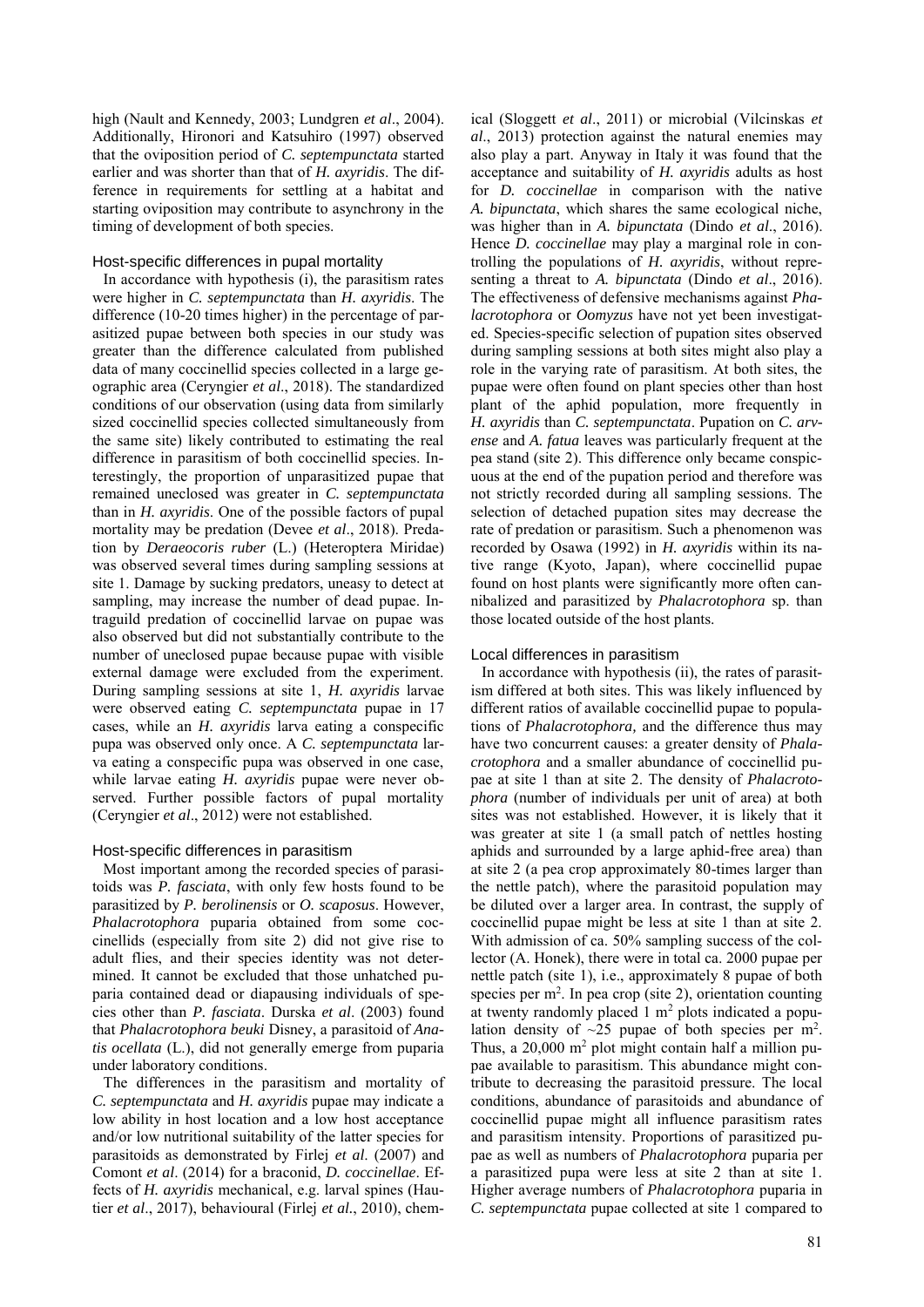those from site 2 may suggest that at site 1, with higher densities of the flies and lower densities of coccinellid pupae, the cases of oviposition by more than one fly into the same host were more frequent than at site 2. Multiparasitism is sometimes reported in *Phalacrotophora* (Disney *et al.*, 1994; Ceryngier and Hodek, 1996; Ceryngier *et al.*, 2012), but certainly also simultaneous parasitization of a pupating coccinellid by several females of the same species (e.g. *P. fasciata*) is not uncommon (P. Ceryngier, unpublished observations). Additionally, the frequency of parasitism of *C. septempunctata* in relation to *H. axyridis*, which was 14 times more frequent at site 1 compared to 21 times more frequent at site 2, indicates that *Phalacrotophora* at site 2 most often selected *C. septempunctata* as a host, probably because of its greater availability.

# General trends

The results confirmed the low susceptibility of *H. axyridis* to *Phalacrotophora* and *Oomyzus* parasitism compared to other coccinellid species, in this case, *C. septempunctata* (Ceryngier *et al*., 2018). The difference in parasitism rates persisted despite both species being similar in body size, development time, site of occurrence, development rate and probably other characteristics that were not recorded. The study also revealed local variation in parasitism rates, probably due to the abundance of host and parasitoid species. The studies of different rates of parasitism in the field should take into account both species-specific differences in coccinellid sensitivity to parasitism and local variation of parasitoid abundance.

# **Acknowledgements**

We thank Helena Uhlirova and Jana Kohoutova for excellent technical assistance. AH and ZM were supported by grant no. 17-06736S of the Czech Science Agency and institutional support no. RO0418 and grant QK 1910281 of The Ministry of Agriculture of the Czech Republic.

# **References**

- BUTLER G. D., 1982.- Development time of *Coccinella septempunctata* in relation to constant temperatures (Col.: Coccinellidae).- *Entomophaga*, 27: 349-353.
- CERYNGIER P., HODEK I., 1996.- Enemies of Coccinellidae, pp. 319-350. In: *Ecology of Coccinellidae* (HODEK I., HONEK A., Eds).- Kluwer Academic Publishers, Dordrecht, The Netherlands.
- CERYNGIER P., ROY H. E., POLAND R. L., 2012.- Natural enemies of ladybird beetles, pp 375-443. In: *Ecology and behaviour of the ladybird beetles (Coccinellidae)* (HODEK I., VAN EMDEN H. F., HONEK A. Eds).- Wiley-Blackwell, Oxford, UK.
- CERYNGIER P., NEDVED O., GREZ A. A., RIDDICK E. W., ROY H. E., SAN MARTIN G., STEENBERG T., VESELY P., ZAVIEZO T., ZUNIGA-REINOSO A., HAELEWATERS D., 2018.- Predators and parasitoids of the harlequin ladybird, *Harmonia axyridis*, in its native range and invaded areas.- *Biological Invasions*, 20:1009-1031.
- COMONT R. F., PURSE B. V., PHILLIPS W., KUNIN W. E., HAN-SON M., LEWIS O. T., HARRINGTON R., SHORTALL C. R., RONDONI G., ROY H. E., 2014.- Escape from parasitism by the invasive alien ladybird, *Harmonia axyridis*.- *Insect Conservation and Diversity*, 7: 334-342.
- DEVEE A., ARVANITI K., PERDIKIS D., 2018.- Intraguild predation among three aphidophagous predators.- *Bulletin of Insectology*, 71: 11-19.
- DINDO M. L., FRANCATI S., LANZONI A., DI VITANTONIO C., MARCHETTI E., BURGIO G., MAINI S., 2016.- Interactions between the multicolored Asian lady beetle *Harmonia axyridis* and the parasitoid *Dinocampus coccinellae*.- *Insects*, 7 (4): 67.
- DISNEY R. H. L., BEUK P. L. T., 1997.- European *Phalacrotophora* (Diptera: Phoridae).- *Entomologist's Gazette*, 48: 185-192.
- DISNEY R. H. L., MAJERUS M. E. N., WALPOLE M. J., 1994.- Phoridae (Diptera) parasitising Coccinellidae (Coleoptera).- *Entmologist*, 113: 28-42.
- DURSKA E., CERYNGIER P., DISNEY R. H. L., 2003.- *Phalacrotophora beuki* (Diptera: Phoridae), a parasitoid of ladybird pupae (Coleoptera: Coccinellidae).- *European Journal of Entomology*, 100: 627-630.
- FILATOVA I. T., 1974.- The parasites of Coccinellidae (Coleoptera) in West Siberia, 173-185. In: *The fauna and ecology of insects from Siberia* (KOLOMYIETZ N. G., Ed.).- Nauka, Siberian Branch, Novosibirsk, Russia.
- FIRLEJ A., LUCAS E., CODERRE D., BOIVIN G., 2007.- Teratocytes growth pattern reflects host suitability in a host-parasitoid assemblage.- *Physiological Entomology*, 32: 181-187.
- FIRLEJ A., LUCAS E., CODERRE D., BOIVIN G., 2010.- Impact of host behavioral defenses on parasitization efficacy of a larval and adult parasitoid.- *BioControl*, 55: 339-348.
- FRANCATI S., 2015.- Native preimaginal parasitism of *Harmonia axyridis*: new record of association with *Phalacrotophora fasciata* in Italy.- *Bulletin of Insectology*, 68 (1): 3-6.
- FRANCATI S., 2018.- Rearing of parasitoid braconid wasp *Dinocampus coccinellae* in a simplified tritrophic system.- *Bulletin of Insectology*, 71 (2): 287-293.
- HAUTIER L., SAN MARTIN G., JANSEN J. P., BRANQUART E., GRÉGOIRE J. C., 2017.- Spiny prey, fortunate prey. Dorsal spines are an asset in intraguild interactions among lady beetles.- *Frontiers in Ecology and Evolution*, 5: 135.
- HESLER L. S., 2014.- Inventory and assessment of foliar natural enemies of the soybean aphid (Hemiptera: Aphididae) in South Dakota.- *Environmental Entomology*, 43: 577-588.
- HIRONORI Y., KATSUHIRO S., 1997.- Cannibalism and interspecific predation in two predatory ladybirds in relation to prey abundance in the field.- *Entomophaga*, 42: 153-163.
- HODEK I., 1958.- Influence of temperature, relative humidity and photoperiodicity on the speed of development of *Coccinella septempunctata* L.- *Casopis Ceskoslovenské Spolecnosti Entomologické*, 55: 121-141.
- HODEK I., MICHAUD J. P., 2008.- Why is *Coccinella septempunctata* so successful? (A point-of-view).- *European Journal of Entomology*, 105: 1-12.
- HONEK A., 1980.- Population density of aphids at the time of settling and ovariole maturation in *Coccinella septempunctata* (Col., Coccinellidae).- *Entomophaga*, 25: 427-430.
- HONEK A., 1985.- Habitat preferences of aphidophagous coccinellids (Coleoptera).- *Entomophaga*, 30: 253-264.
- HONEK A., REJMANEK M., 1982.- The communities of adult aphidophagous Coccinellidae (Coleoptera): a multivariate analysis.- *Acta Oecologica Oecologia Applicata*, 3: 95-104.
- HONEK A., MARTINKOVA Z., DIXON A. F. G., 2015.- Detecting seasonal variation in composition of adult Coccinellidae communities.- *Ecological Entomology*, 40: 543-552.
- HURST G. D. D., MCMEECHAN F. K., MAJERUS M. E. N., 1998.- Phoridae (Diptera) parasitizing *Coccinella septempunctata* (Coleoptera: Coccinellidae) select older prepupal hosts.- *European Journal of Entomology*, 95: 179-181.